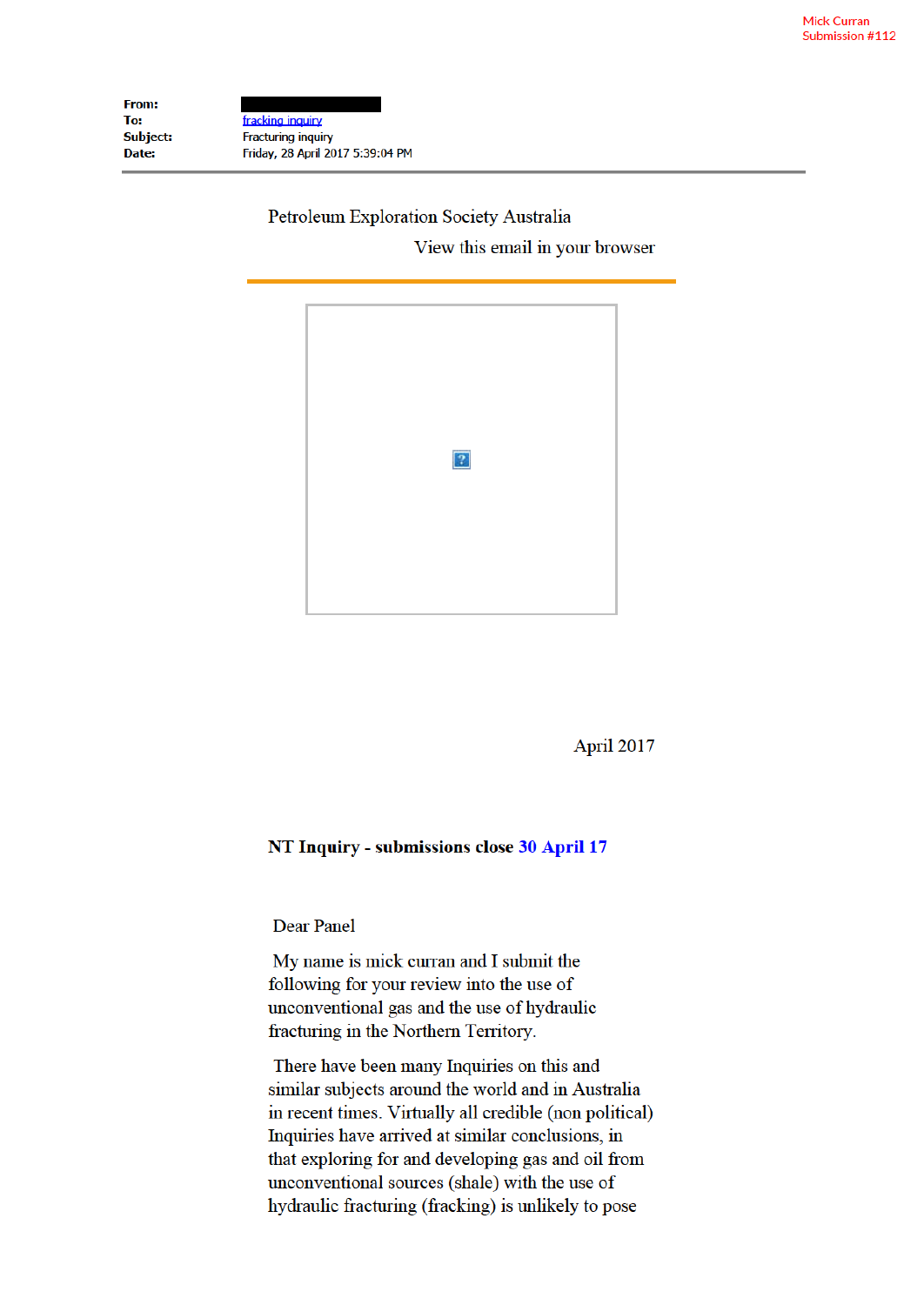any significant risk to groundwater (aquifers) or to human health, providing appropriate robust regulations (including environmental aspects) are in place, which are adhered to and enforced, such that the risk is acceptable and as low as reasonably practical (ALARP).

The following is some of the recent outcomes of such credible Inquiries

A The Discussion Paper refers to (page 11) the previous work undertaken through the Hawke Reports (2014 and 2015) as well as the 2016 Hunter Report. These should the building base for the current Panel's work.

B Prior to the Hawke Report 2014 The Australian Council of Learned Academies (ACOLA) Report "Engineering Energy: Unconventional Gas Production A Study of Shale Gas in Australia" 2013, found that with appropriate safeguards in place shale gas (unconventional) with the use of fracking represents no greater risk than conventional gas. Although certain regulatory oversight needs to be maintained and adhered to maintain a risk profile which is acceptable and as low as practical (ALARP).

C The NSW Chief Scientist and Engineer, Professor Mary O'Kane conducted a review of Coal Seam Gas (CSG) and while we note that CSG is not the subject of the panel's Inquiry, we believe her findings are pertinent to this Panel's deliberations. On page 7 of her Report (30 Sept 2014) "There is a perception in some parts of the community that CSG extraction is potentially more damaging and dangerous than other extractive industries. This perception was heightened following the release of the American movie Gasland in 2010. The Review examined this issue in detail and concluded that while the CSG industry has several aspects that need careful attention, as do almost all industries, it is not significantly more likely to be more damaging or dangerous than other extractive industries". The relevancy is twofold, in that the NSW Chief Scientist and Engineer's Review debunked the hype associated with the movie Gasland, and recognised each extractive industry has its own unique characteristics which must be recognised, managed and regulated appropriately to achieve ALARP.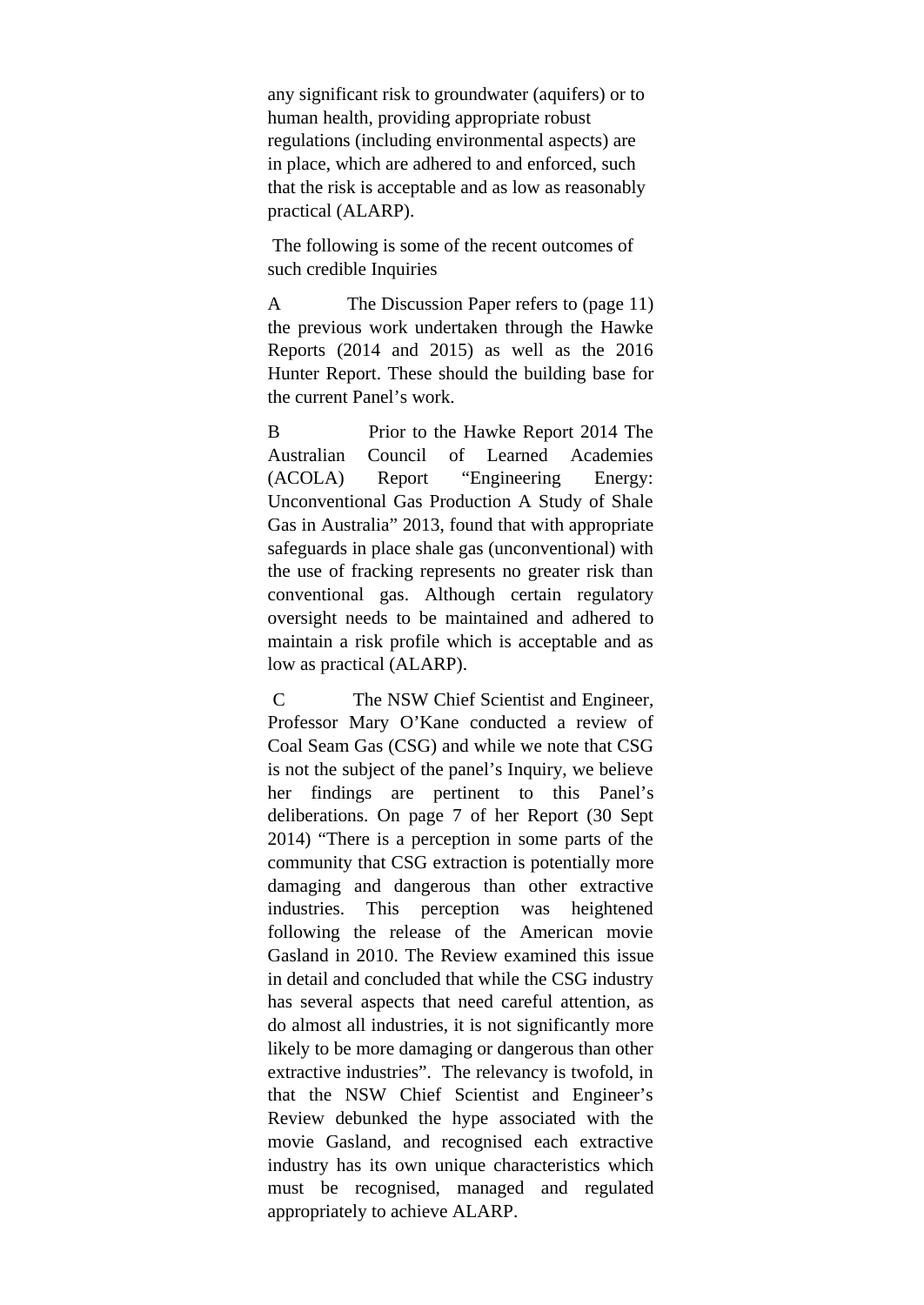D The Western Australian Upper House reviewed the issue of fracking, and after two years of examining evidence etc. concluded (Nov 15) that fracking can be carried out safely if regulated appropriately. It found the impact on human health and the environment were 'negligible' despite widespread concerns about the practice.

E The South Australian (SA) Natural Resources Committee recently completed a two year Inquiry into unconventional gas and the use of fracking, and issued it's final Report on 30 November 2016. It's key recommendation against it's first Term of Reference was that unconventional gas (fracking) is unlikely to have any impact on groundwater (aquifers).

F As mentioned, there have been many Inquiries worldwide, but the UK is also very relevant to Australia, as its ownership to mineral rights is similar to Australia. The UK had a very rigorous inquiry carried out by the Royal Society and the Royal Academy of Engineering specifically to do a report on hydraulic fracturing and shale gas. Professor Sir Mark Walport UK Chief Scientist gave a speech predominantly focussed on Risk and Innovation in Germany in September 2014, summed up the findings, with the following

"There are really 3 science and engineering concerns about hydraulic fracturing (fracking). The first of these is: will it cause earth tremors? The second is: will you get contamination of the water table? And the third is: will there be fugitive release of the methane gas? (In other words if you leak all the gas then you lose the advantage of it as a fossil fuel). And what the science and the engineering tells you is that this is a drilling technology and no drilling technology is completely risk-free. **But if it is done well, if it is engineered well, if it is governed well, then it is as safe as any other form of drilling**, recognising that there is no 'free lunch', there is nothing that is completely risk-free." He went on to note

"Those are the engineering concerns, and that's what the Royal Academy of Engineers' report said and actually multiple other reports have all essentially said the same thing. But the public or publics who are protesting, at least in some parts of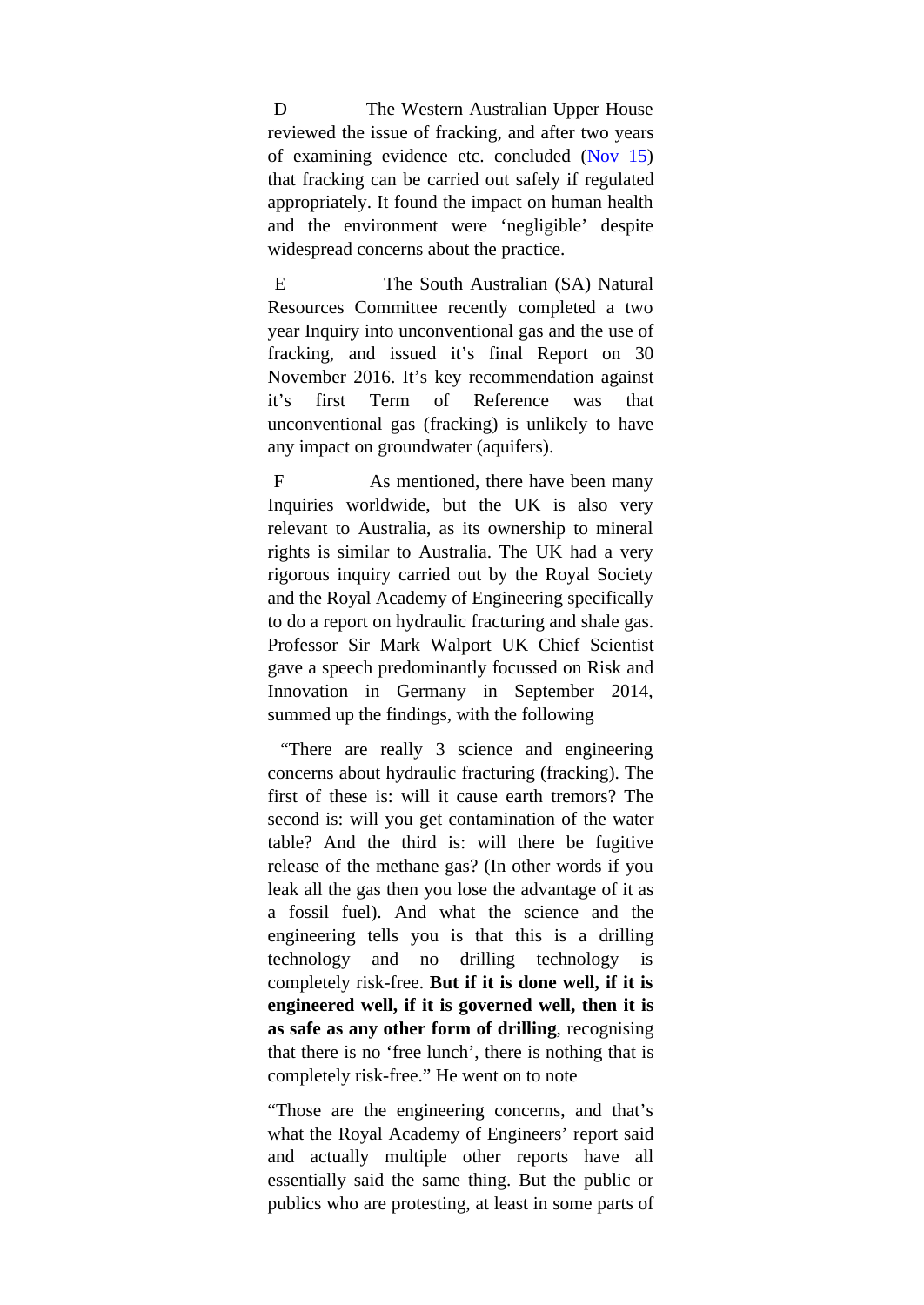the world, about fracking are coming at in from a different angle. They're coming at it from the values angle and from the 'my pain, your gain' angle. And so there's a group that dislike fracking because they dislike fossil fuels, there's another group that dislike fracking because they actually just don't like big companies, and then there's a third group who just don't want the inconvenience of having something industrial happening in their back yard." The referenced speech can be found here http://bit.ly/1CVyur7

In line with the UK Inquiry and the recommended outcomes, the UK Infrastructure Bill 2014-15, was passed through the UK Parliament, and it, which among other things will permit fracking below 300 meters in the UK.

It is on this basis that I urge the Panel to adopt a factual and evidence based approach toward assessing the potential risks regarding the exploration for and the development of unconventional gas and oil, and the use of hydraulic fracturing to enhance its production, providing at all times, there is a robust regulatory regime which through strong enforcement enables the risk to be reduced to be ALARP.

Yours sincerely

Mick Curran

Contact details:

References :

Royal Society report on fraccing in the UK

Independent report by the Royal Society and Institute of Engineers in the UK re shale gas production and fraccing.

http://royalsociety.org/policy/projects/shalegas-extraction/report/

Australian Council of Learned Academies (ACOLA) "Engineering Energy: Unconventional Gas Production A Study of Shale Gas in Australia" Final Report.

http://www.appea.com.au/wp-